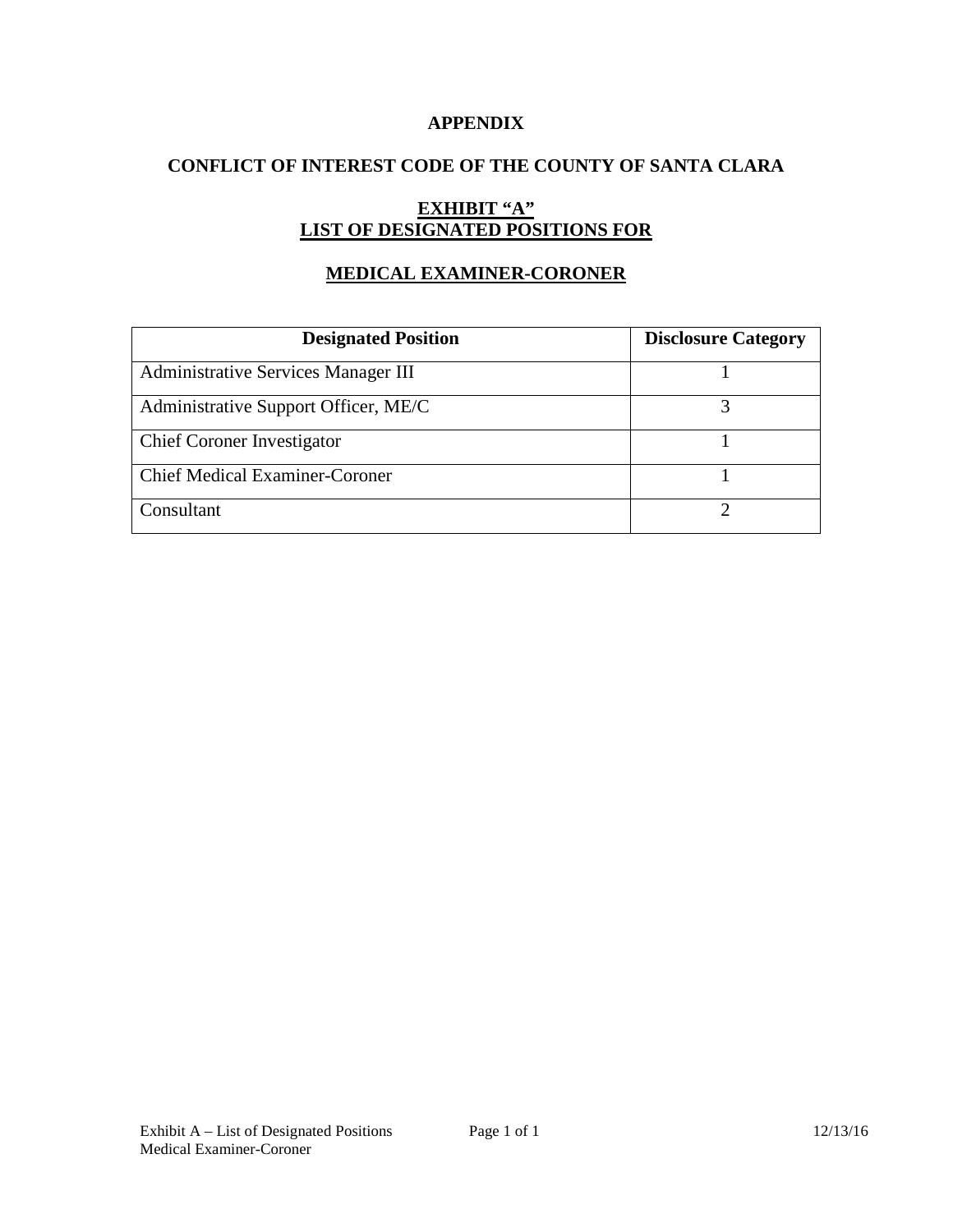#### **APPENDIX**

## **CONFLICT OF INTEREST CODE OF THE COUNTY OF SANTA CLARA**

## **EXHIBIT "B" DISCLOSURE CATEGORIES FOR**

## **MEDICAL EXAMINER-CORONER**

Pursuant to the County of Santa Clara's Conflict of Interest Code, Disclosure Categories 1 and 2 shall read as follows for all Code Agencies.

**Disclosure Category 1**: Persons in this category shall disclose:

(1) all investments in, business positions in, and income (including gifts, loans and travel payments) from:

(a) all sources that provide, plan to provide, or have provided in the last two years, facilities, goods, software, hardware, or related technology, equipment, vehicles, machinery or services, including training or consulting services, to the County;

(b) all sources that are subject to the regulatory, monitoring, investigatory, enforcement, valuation, certification, permit or licensing authority of, or have an application for a license, permit or certificate pending before, the County;

(c) all sources that receive, are planning to apply to receive, or have received in the last two years, grants or other monies from or through the County; and sources that receive referrals to provide assessments and/or treatments that are required or recommended by the County; and

(2) all interests in real property in the County of Santa Clara located entirely or partly within the County, or within two miles of County boundaries, or of any land owned or used by the County.

**Disclosure Category 2**: Each Consultant shall disclose: (1) all investments in, business positions in, and income (including gifts, loans and travel payments) from: (a) all sources that provide, plan to provide, or have provided in the last two years, facilities, goods, software, hardware, or related technology, equipment, vehicles, machinery or services, including training or consulting services, to the County; (b) all sources that are subject to the regulatory, monitoring, investigatory, enforcement, valuation, certification, permit or licensing authority of, or have an application for a license, permit or certificate pending before, the County; (c) all sources that receive, are planning to apply to receive, or have received in the last two years, grants or other monies from or through the County; and sources that receive referrals to provide assessments and/or treatments that are required or